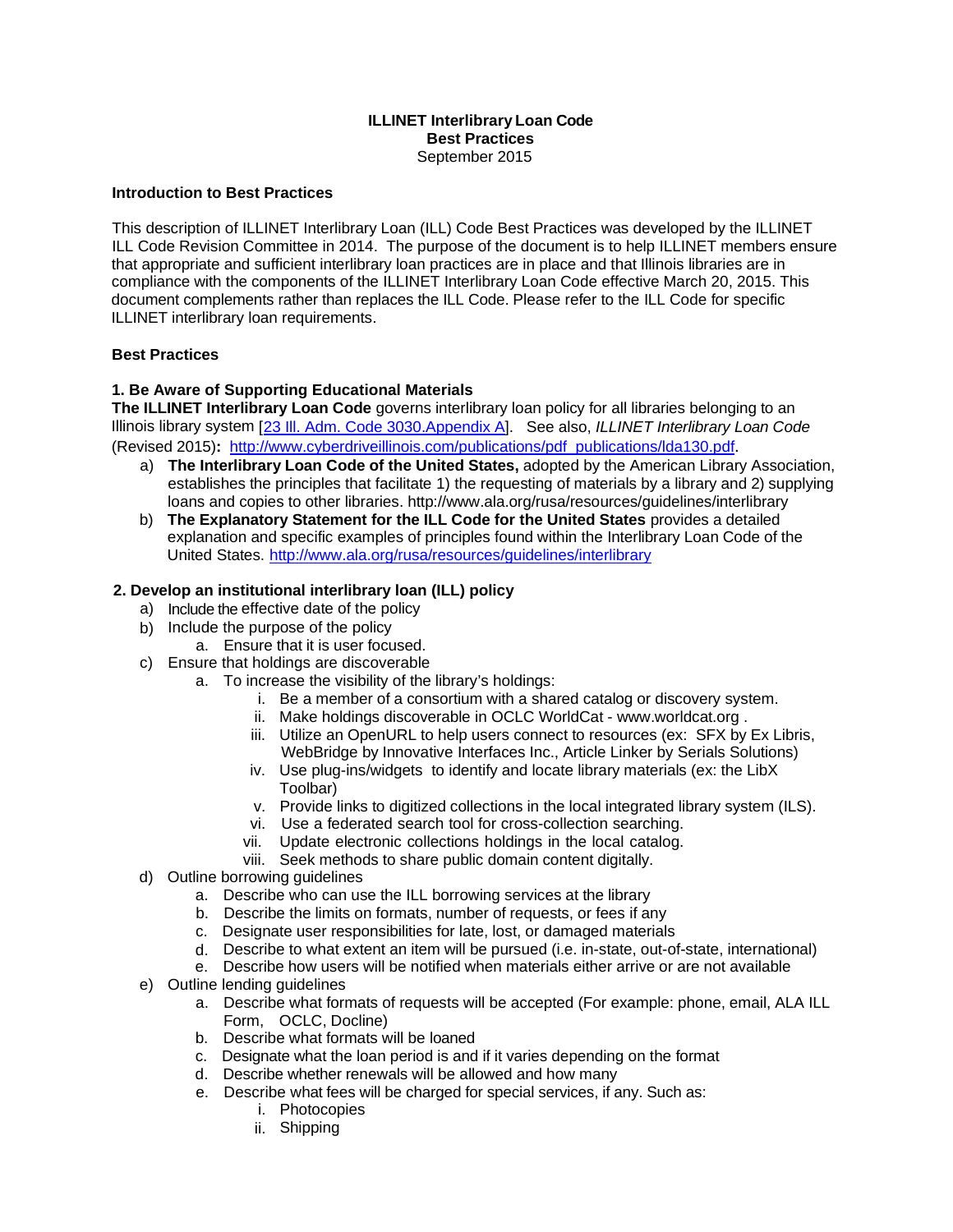- iii. Express/rush services (if provided)
- f. Describe how libraries will be invoiced or billed. Such as:
	- i. Invoice with materials or separately
	- ii. Use OCLC IFM
	- iii. Accept credit cards
- g. Describe the acceptable delivery methods. Such as:
	- i. ILDS, Library System Delivery, USPS, UPS, FedEx
	- ii. Photocopies: Fax, Ariel, Odyssey, Article Exchange
- h. Outline the policy on lost items
- f) Include contact information
	- a. Include the library name, main ILL contact person, address, phone, fax and email
- g) Post on the library's website. Post on Library Learning's (L2) ILLINET Resource Sharing Policy Directory, <http://www.librarylearning.info/rsdirectory/> Post on OCLC ILL Policies Directory: [http://illpolicies.oclc.org](http://illpolicies.oclc.org/) Post on OCLC WorldCat Registry: [http://www.worldcat.org/registry/policy,](http://www.worldcat.org/registry/policy) if applicable h) Review the ILL policy annually
- Update the information in the policy directories Keep the policy user focused Keep the policy clear Ensure that ILL policies encourage open resource-sharing

# **3. Best Practices of the Requesting Library**

- a) Placing requests.
	- a. Process user requests to borrow materials as soon as possible.
	- b. Include complete citation, which at the minimum, includes:
		- i. For returnables like books, AV materials:
			- 1. Author(s), title, publisher, place of publication, and date.
			- ii. For non-returnables like journal articles and book chapters:
				- 1. Author(s), article or chapter title, title of periodical or book, volume, issue, date and page numbers.
		- iii. For all other resources, include as much information as possible.
	- c. Do not request items to use in displays without prior permission from the supplying library.
	- d. Spread requests around equitably.
	- e. Request only formats that the requesting library is willing to lend.
- b) Complying with copyright
	- a. The requesting library is responsible to comply with Copyright Law (17 U.S.C.) and its accompanying guidelines (ex: CONTU guidelines).
	- b. The requesting library is responsible to notify the supplying library of copyright compliance. The requesting library is responsible to inform its users of the applicable portions of copyright law. All libraries should post a copyright statement on all duplication equipment within the library, including public use photocopiers and scanners.
		- i. Sample statement: "Notice: Copyright law of the United States (Title 17 U.S. Code) governs the use and distribution of copyrighted material. The person using this equipment is liable for any infringement."
	- c. Do not request items through interlibrary loan to use on library reserves (course reserves).
		- i. Fair Use guidelines would dictate purchasing a copy for your own library rather than using interlibrary loan.
	- d. Copyright for requesting non-returnables:
		- i. Indicate copyright compliance on all requests for photocopies.
			- 1. Compliance means that the library does not subscribe to the journal.
			- 2. Compliance means that the publication date of the requested item is within the last five years.
			- 3. No limit on the number of copies requested.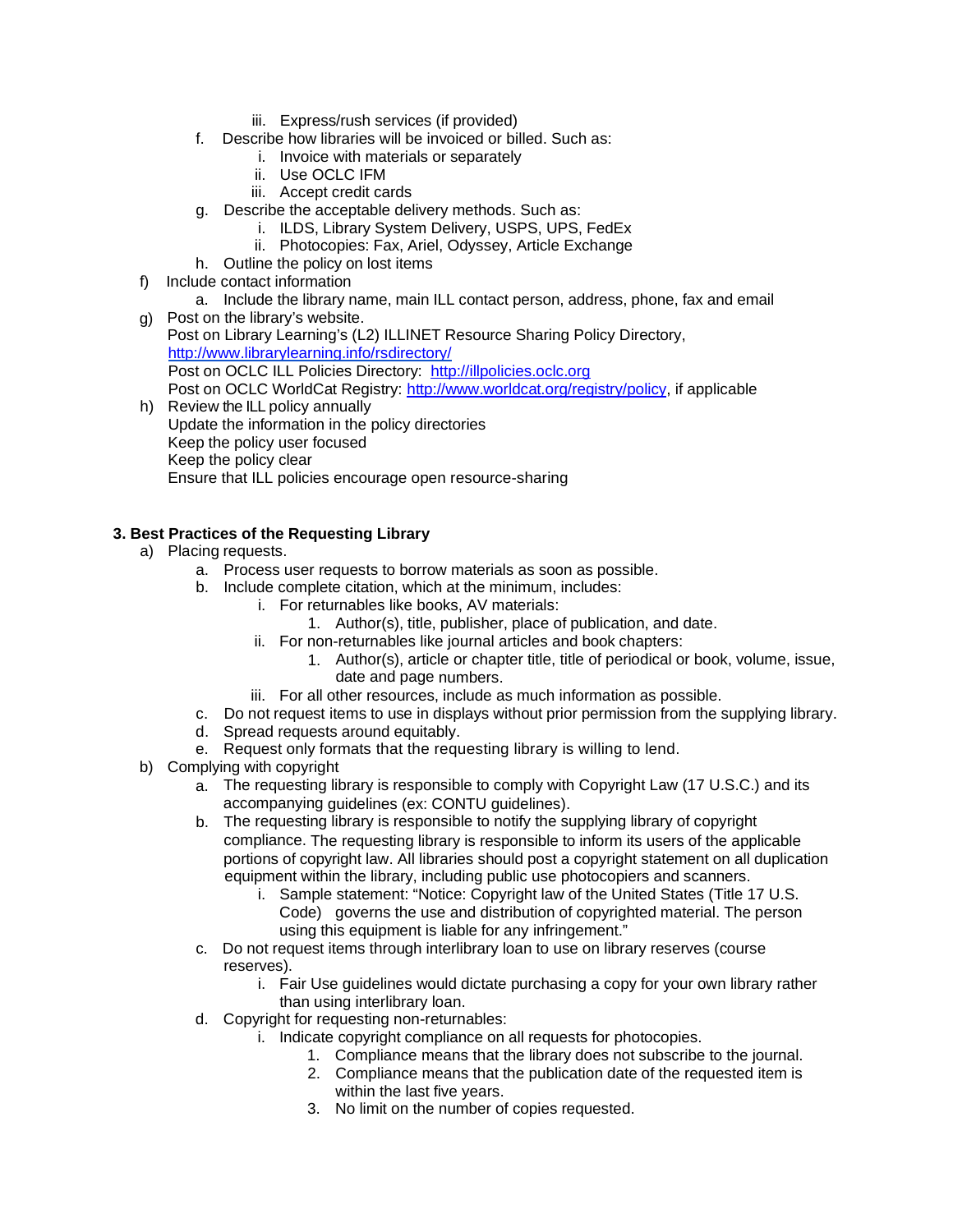- 4. The library is still subject to subsection 108(g)(2) of the copyright law that prohibits systematic photocopying of copyrighted materials in such aggregate quantities as to substitute for purchase of or subscription to the publication.
- 5. Automated systems such as OCLC provide a checkbox to mark CCG or CCL compliance.
	- a. CCG (Copyright Clearinghouse Guidelines) is the requesting library's indication on a photocopy request that the request conforms to the CONTU "Guidelines for the Proviso of Subsection 108(g)(2)."
	- b. CCL (Copyright Clearinghouse Legislation) is the requesting library's indication on a photocopy request that the request conforms to the U.S. Copyright Law, Title 17 U.S.C.
- c) Copyright Links
	- <http://copyright.lib.utexas.edu/l-108g.html>
	- <http://fairuse.stanford.edu/>
- d) Communicating with users and supplying libraries
	- a. Include current shipping and contact information with the request.
	- b. Inform the user when ILL material is ready for pick up.
	- c. Inform the user about restrictions or special handling of the item.
	- d. Inform the user when material cannot be obtained through ILL.
	- e. Inform the user of where to direct questions regarding the material.
	- f. Inform the user how and where to return ILL material.
	- g. Pass along overdue or recall notices to the user.
	- h. Help the supplying library recover overdue, lost materials or to receive compensation.
- e) Handling lost or damaged materials.
	- a. The requesting library assumes responsibility for the material shipped
	- b. The requesting library is responsible to pay the supplying library for items lost or damaged within a reasonable period of time.
	- c. The requesting library should make note of damage so the user is not charged if an item is received in a damaged but **usable** condition.
	- d. The requesting library should contact the supplying library if an item is received in damaged and **unusable** condition.
	- e. For specific fees required, see ILLINET Code, Section VIII Fees
- f) Developing collections.
	- a. Interlibrary loans should inform the library's collection development policy to identify gaps in the collection.
	- b. Consider purchasing materials that are repeatedly requested by users for the library's collection.

## **4. Best Practices of the Supplying Library**

- a) Filling requests.
	- a. Process requests daily
		- i. If an item cannot be found, pass the request to the next lending institution or contact the requesting library to discuss the situation. Don't hold the request up while searching for the item.
	- b. Look for any notes or messages from the requesting library.
	- c. Do not substitute items without permission from the requesting library.
	- d. If you discover a problem with the citation, contact the requesting library.
	- e. Contact the requesting library to inform them of any unusual lending "special instructions" prior to filling the request.
- b) Ensure all materials sent are clearly marked with the library's identifying ownership information including library name, institutional affiliation, and/or city.
	- a. Include request paperwork with material being sent that includes:
		- i. Routing slip or address label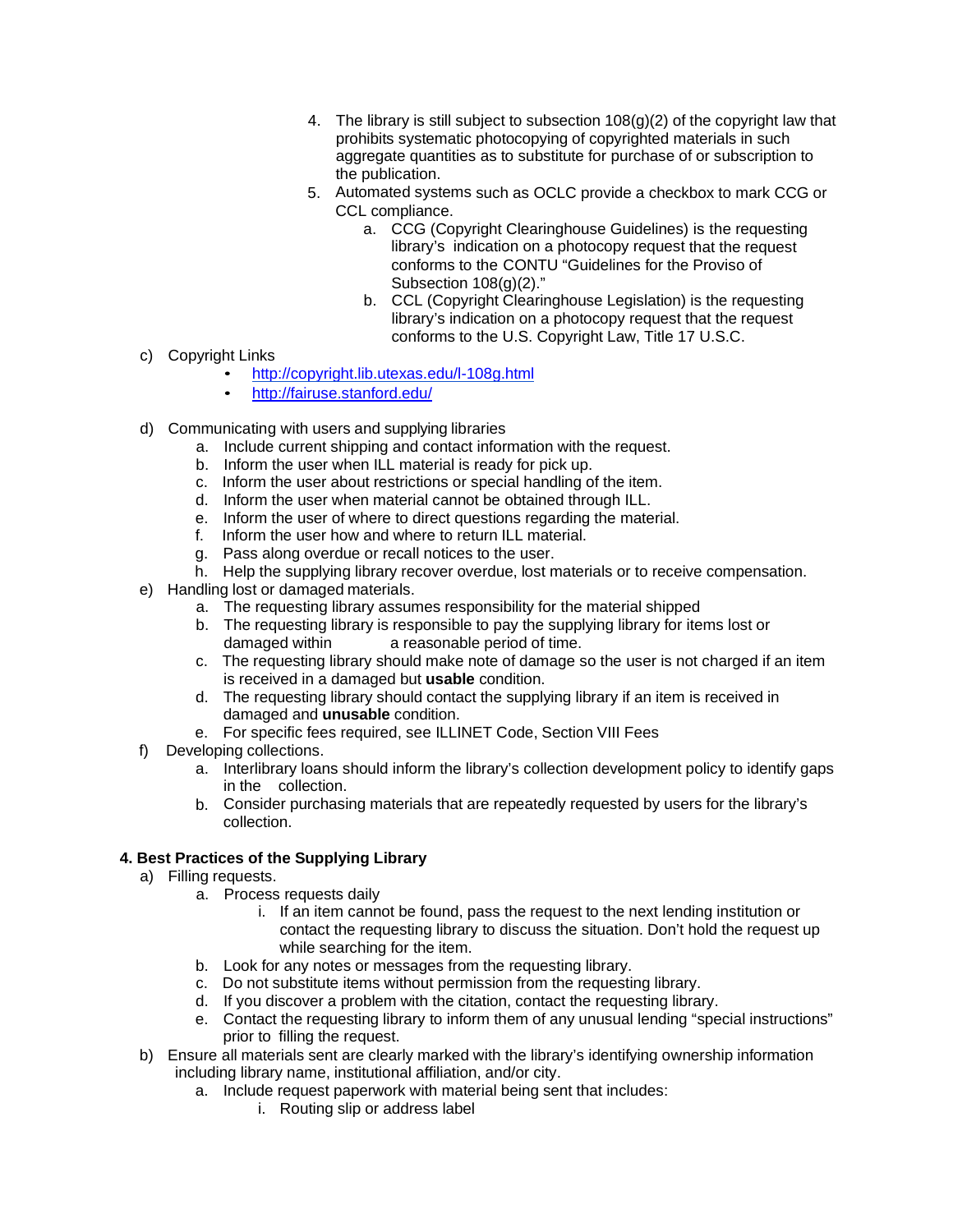- ii. Request number
- iii. Citation Information
- iv. User Information
- v. Special Instructions (highlighted so they are easily seen by requestor)
- vi. Supplying library contact information
- vii. Due date
- viii. Renewal information
- ix. Copy requests should include either the copyright notice from the material or the following copyright notice: NOTICE: This material may be protected by Copyright Law (Title 17, U.S. Code)
- b. Include return shipping label with items to be returned.
- c. Send copies electronically whenever possible.
- d. If request comes from an automated system, update request to "Shipped" before sending item.
- e. Use appropriate packaging materials for shipping.
- c) Handling lost or damaged materials*.*
	- a. The requesting library is responsible for replacement, repair or compensation.
	- b. The supplying library is responsible to bill or not to bill the requesting library for replacement, repair, or compensation.
	- c. The supplying library is responsible to provide materials that are in good condition. i. If a supplying library chooses to lend a damaged item, they should notify the
		- requester of that damage.
- d) Lend formats as liberally as possible
	- a. Lend audiovisual material, newspapers, and other categories of material that have traditionally been non-circulating.
	- b. Provide a copy in lieu of a loan, rather than refusing a request, if permitted by copyright law.
	- c. Be aware that license agreements for electronic resources may **permit or prohibit lending** of an electronic resource. Be proactive when purchasing electronic resources to obtain the right to supply materials through interlibrary loan.
	- d. Review and challenge the lending policies, with the goal of lending as liberally as possible.
- e) Complying with copyright.
	- a. The supplying library confirms that the requesting library has indicated compliance with Title 17 U.S.Code.
	- b. The supplying library marks copy requests with either the copyright notice from the material or the following copyright notice: "NOTICE: This material may be protected by Copyright Law (Title 17, U.S. Code)."
- f) Communicating with users and requesting libraries.
	- a. Inform the requesting library when their requested material is not available to lend through ILL.
	- b . Include either the copyright notice from the material or the following copyright notice:
		- i. "NOTICE: This material may be protected by Copyright Law (Title 17, U.S. Code).
	- c. Respond to renewal requests within 3 working days.
		- i. If the supplying library does not respond, the requesting library will assume the renewal has been granted for the length of the initial loan period.
	- d. Inform the requesting library of due date and special handling needs.
	- e. Include appropriate return information, such as ILDS code or return address.
- g) Developing collections
	- a. Provide statistics to the library's collection development staff
	- b. Analyze ILL request data to identify popular ILL subjects in the collection
	- c. Consider ILL lending when weeding or deselecting items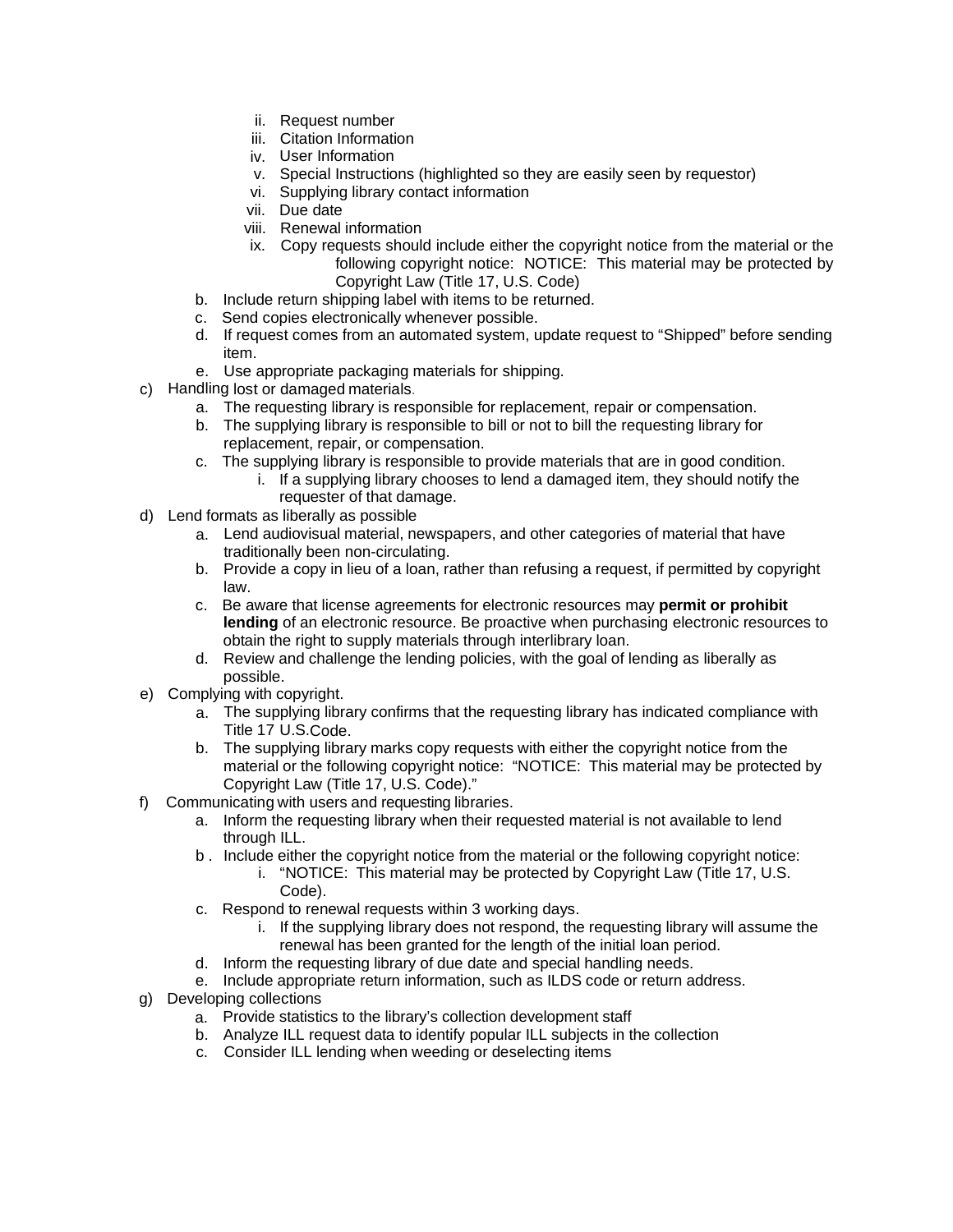# **5. Best Practices for Staff Training**

- a) When to train staff.
- b) When newly hired staff
- c) When newly assigned to interlibrary loan duties
- d) When ILL cross-training is needed (recommended for all libraries).
- e) When there are changes to policies or procedures.
- f) When there are changes to the software platforms used for interlibrary loan.
- $g$ ) When performing a yearly review of policies and procedures.
- h) Who should train staff
- i) The current ILL staff at the library should be the primary trainers for new staff.
- j) If no in-house ILL training is available, the ILL staff member should seek outside assistance.
	- a. Depending on the integrated library system used, staff from the vendor, or staff from the library's consortium, may supply training support.
	- b. OCLC has extensive training available from live webinars, archived sessions, video tutorial, or paper documentation. To find information go to OCLC.org and click on *Support & Training*.
- k) Additional considerations when new staff is hired
- l) If the new ILL staff member is the primary contact or supervisor for the ILL department:
	- a. Update the library's website.
		- i. Notify the system/consortium with the staff member's new contact information.
		- ii. Update L2, OCLC ILL Policies Directory, OCLC WorldCat Registry, and others as needed with the staff member's new contact information.
		- iii. Notify CARLI of the staff member's new contact information if the library is an ILDS direct-stop, [support@carli.illinois.edu.](mailto:support@carli.illinois.edu)
- m) Materials/information needed by ILL staff.
- n) A copy of the library's interlibrary loan policy.
- o) Understanding of the relationship between the library's various ILL programs and systems.
- p) Workflow procedures for doing ILL at the library, including:
	- a. Receiving and delivery of ILL materials between departments.
	- b. Processing materials for user use.
	- c. Labeling and placement of books for pick-up by library users.
	- d. Sending or returning materials to other libraries.
	- e. Special packaging requirements.
	- f. Location of supplies and knowledge of who orders supplies when needed.
- q) Access to online training or documentation from the consortium and/or vendor.
- r) Continuing education
	- a. Continue to seek professional development opportunities.
	- b. Subscribe to appropriate email lists such as
		- i. ALA Distance Learning Section (DLS):<http://lists.ala.org/sympa/info/dls-l>
			- ii. CARLI Resource Sharing Interest Group: <http://carli.illinois.edu/mailman/listinfo/resshare-ig>
			- iii. IHLS Announce: http://www.illinoisheartland.org/?q=content/page/ihls-listservs
			- iv. IHLS Exchange: http://www.illinoisheartland.org/?q=content/page/ihls-listservs
			- v. IHLS SHARE Announce: http://www.illinoisheartland.org/?q=content/page/ihls**listservs**
			- vi. ILDS Announce:<http://carli.illinois.edu/mailman/listinfo/ilds>
			- vii. ILDS Interest Group:<http://carli.illinois.edu/mailman/listinfo/ilds-ig>
			- viii. ISLMANET-L:<http://www.islma.org/listserv.htm>
			- ix. OCLC ILL-L:<http://listserv.oclc.org/archives/ill-l.html>
			- x. OCLC Lists:<http://www.oclc.org/en-US/email/subscribe.html>
			- xi. RAILS listservs: RAILS provides networking opportunities through their RAILS Community Forums such as the Interlibrary Loan Forum. RAILS members must login to the RAILS website using their L2 email address and password, then click on Community> Community Forums> Subscriptions, to sign up for the forums.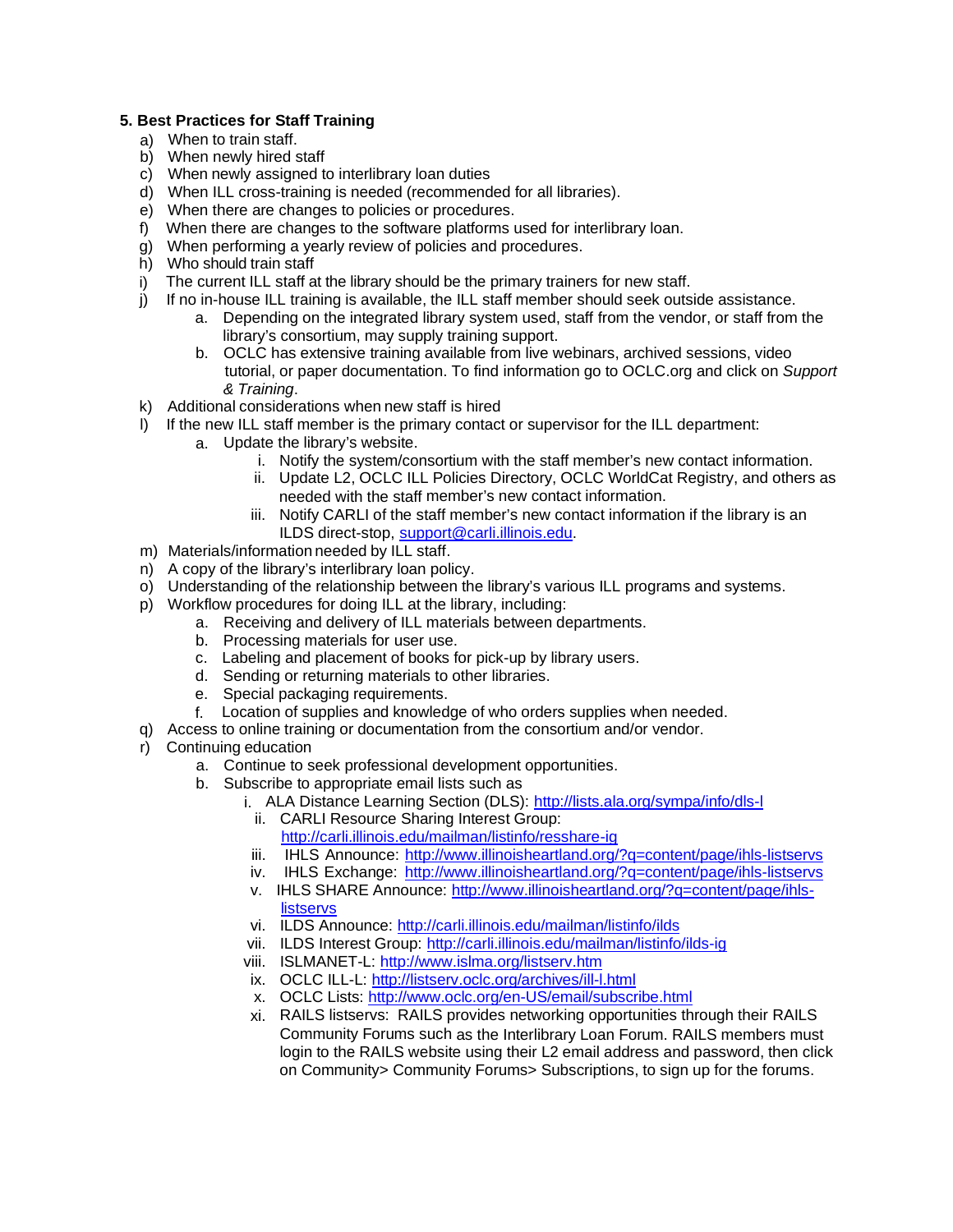### **6. Best Practices for User Confidentiality**

- a) The Library Records Confidentiality Act (75 ILCS 70/) states that, "The registration and circulation records of a library are confidential information." Since interlibrary loan is often a documentationintensive process, both the supplying and requesting library must work to protect user confidentiality.
- b) Consult "Protecting Library User [Confidentiality:](https://www.ila.org/advocacy/making-your-case/privacy/confidentiality-best-practices) Checklist of Best Practices."
- c) Educate staff about user confidentiality.
- d) Do not retain circulation history once an item is returned.
- e) Do not include user names on interlibrary loan requests sent to other institutions or through commercial document suppliers if possible.
- f) If ILL paperwork will be stored long-term, remove user identifiable information from those records.
- g) Shred any paperwork that contains user identifiable information; recycling/trashing is not enough.

### **7. Best Practices for Statistics**

- a) The ILLINET ILL Code requires libraries to fill out the ILLINET Interlibrary Loan and Reciprocal Borrowing Survey annually.
- b) The Illinois State Library informs Illinois libraries of availability of the ILLINET Interlibrary Loan and Reciprocal Borrowing Survey via a link on the Illinois State Library's website, [http://www.cyberdriveillinois.com/departments/library/libraries/ill\\_survey.html ,](http://www.cyberdriveillinois.com/departments/library/libraries/ill_survey.html) and via E-news from the ISL, an electronic newsletter.
- c) Libraries who are members of a system or an automated consortium, should contact the staff of the system/consortium for a list of the reports to use when completing this statistical report.
- d) Below is a list of reports to use if you are a CARLI I-Share member, use WorldShare ILL, or use ILLiad:
	- i. Consortium of Academic and Research Libraries in Illinois (CARLI) members should use the UB Stat 4 report, which gives the total lending and borrowing requests submitted and filled. See: [http://www.carli.illinois.edu/products](http://www.carli.illinois.edu/products-services/i-share/stats)[services/i-share/stats.](http://www.carli.illinois.edu/products-services/i-share/stats)
	- ii. Libraries using WorldShare ILL should use the following OCLC statistical forms found at [http://www.stats.oclc.org](http://www.stats.oclc.org/)
		- 1. Borrower Activity Overview Report
		- 2. Lender Activity Overview Report
		- 3. Borrower Resource Sharing Stats Report
		- 4. Lender Resource Sharing Stats Report
	- iii. Libraries using ILLIAD should use the following statistics (found within ILLIAD Resource Sharing Management software statistical tools) :
		- 1. Borrowing Web Reports
		- 2. Lending Web Reports
- e) When filling out any annual statistical report:
	- a. Use the same statistical tools from year to year so that data is consistent
	- b. Look at the glossary to understand the terms used, especially "interlibrary loan" and "reciprocal borrowing".
	- c. Include interlibrary loans requested, or filled, via ALA form, email, mail, fax, or telephone.

#### **8. Best Practices on the Responsibilities of the User**

- a) The user is responsible to:
	- a. Contact his/her home library first if there are questions about requesting interlibrary loan material, the conditions of an interlibrary loan, the copyright policies affecting the item, or renewing a loan.
	- b. Understand the importance of stewardship of library materials.
	- c. Understand their responsibilities that if materials are lost, damaged, or returned late, a fine might be incurred or borrowing privileges could be curtailed.
	- d. Provide the most complete citation possible for the material they wish to obtain
	- e. Allow sufficient time for the identification, location, and delivery of desired interlibrary loan resources.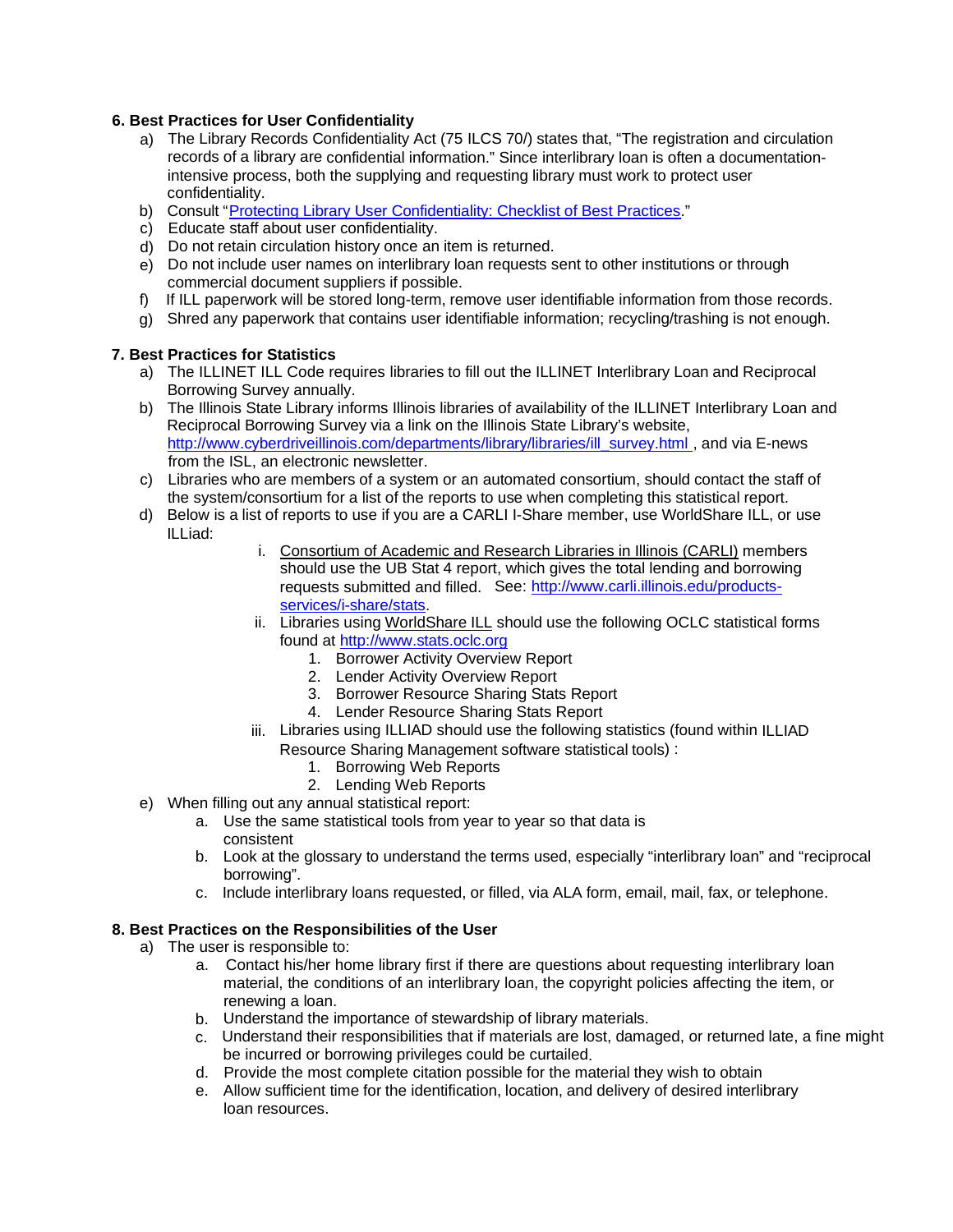- f. Pick up requested materials from the library as soon as possible.
- g. Request a renewal of material before it is due.
- h. Understand that if an ILL material is lost or damaged, the supplying library will determine the appropriate fee.
- i. Follow any restrictions or special handling requirements of the supplying library.
- j. Understand that materials borrowed through interlibrary loan are subject to recall at any time. Recalled materials should be returned immediately.
- k. Return the materials to the appropriate library.
- l. Ensure that the library has their correct and accurate contact information. Understand that copies of copyrighted materials received through interlibrary loan become the property of the user. The user must not reproduce those items for further distribution, except under conditions of fair use.

# **Best Practices for Packaging and Delivery**

The ILLINET Interlibrary Loan Code Best Practices for Packaging and Delivery are in alignment with the Delivery Best [Practices.](http://www.cyberdriveillinois.com/departments/library/delivery/delivery-best-practices.html)

## **Responsibilities of both the supplying and requesting libraries**

### **1. Ownership or property mark.**

- a. All materials (including items/pieces) must be identified with a current ownership mark that is easily visible and legible.
- b. The basic ownership mark must be the library's legal name. Provide additional detail (city or complete address) when necessary to identify the owning libraries, branches or buildings and to differentiate it from libraries with identical or similar names.

## **2. Bundling**

- a. Bundling of non-fragile materials can provide protection in delivery.
- b. A bundle of materials should be ergonomically manageable by hand (no more than 3 or 4 inches high). As a general guideline, three items of approximately the same size and being routed to the same requesting or supplying ILLINET member comprise a manageable bundle.
- c. Bundled materials must be adequately secured, using rubber bands, straps or string, so that separation during delivery will not occur.
- d. As a general guideline, no more than three items going to the same location should be bundled together.

## **3. Packaging**

- Materials should be packaged to prevent damage or loss in shipment.
- a. Using common sense and experience are the best practices for packing delivery containers.
- b. The supplying library should notify the requesting library of any special packaging and shipping requirements before sending the material. The requesting library should comply with these requirements.
- c. Items that are fragile or of historical value should be packaged for protection in delivery. Consider using both outer packaging containers and inner protective packaging supplies.
- d. Sturdy, protective outer packaging containers should be used for all library deliveries.
- e. Outer Packaging Container Types: Examples
	- i. Boxes
	- ii. Padded/Jiffy Bags
	- iii. ILDS bags
	- iv. Plastic tubs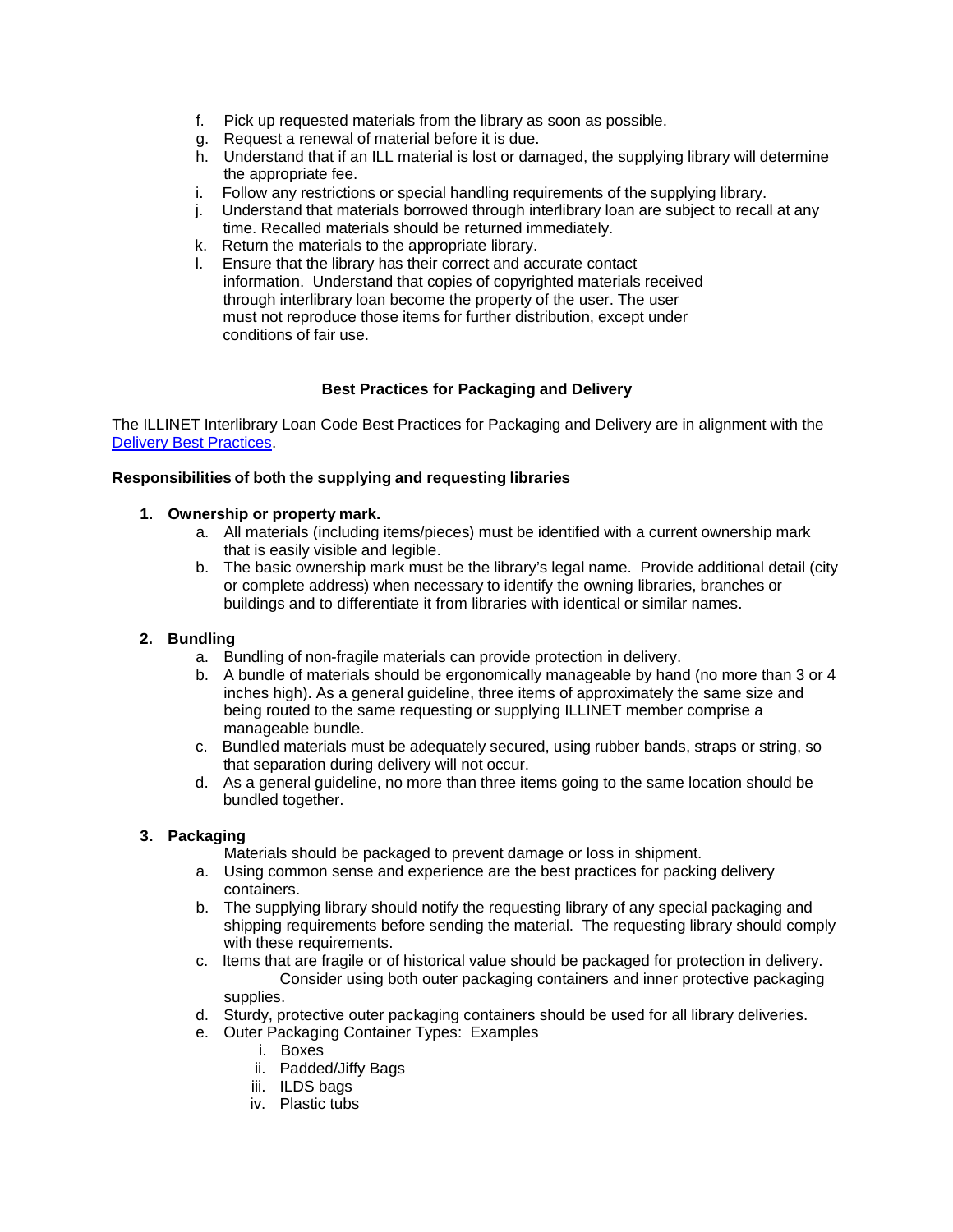- f. Re-use of outer packaging containers is acceptable and encouraged subject to the condition of that packaging. When in doubt, do not reuse.
- g. All previous labeling should be removed or crossed out in order to facilitate delivery efficiency and accuracy.
- h. Outer packaging containers should be sealed with tape NOT staples.
- i. Courier bags and totes with latches should be secured with zip ties.
- j. Protective packaging should be used inside an outer packaging container when warranted or requested by the supplying library.
	- i. Protective Packaging Types: Examples
	- ii. Bubble Wrap
	- iii. Packing peanuts
	- iv. Styrofoam
	- v. Newspaper
	- vi. Cardboard
	- vii. Padded sleeves or mailers
	- viii. Plastic or metal cases intended for AV materials
- k. Re-use of protective packaging supplies is acceptable and encouraged subject to the condition of that packaging. When in doubt, do not reuse.
- l. Protective packaging, when used, should be sealed with tape.
- m. Audiovisual type materials (CDs, records, audio books, DVD's, videos, microfilm)
- n. These types of materials (and their standard cases) are fragile and subject to damage in delivery; therefore, use of protective packaging is strongly recommended.
- o. Ship using non-breakable outer cases, if available. As an alternative, ship audiovisual type materials using an outer packaging container, other types of protection (such as bubble wrap), or both.
- p. Other fragile materials' types (magazines, thin books, pamphlets, microfiche)
- q. These types of materials are fragile and subject to damage in delivery; therefore, use of protective packaging is strongly recommended.
- r. Ship using an outer packaging container and, as necessary, inner protective packaging such as two pieces of cardboard. As an alternative, ship these types of fragile materials using an outer packaging container, other types of protection (such as bubble wrap), or both.
- s. Bundling and/or rubber banding of these materials' types is not recommended.
- t. Heavier materials should be placed in the bottom of delivery containers, and all fragile materials should be placed in the top portion of the delivery container.
- u. A separate (or smaller) delivery container, if available, should be used for the shipment of fragile materials.
- v. Delivery containers should not be over packed. The statewide weight standard for delivery containers should be a maximum of forty pounds. When in doubt, use an additional delivery container.

## **4. Labeling**

- a. There is currently no single standard or procedure for labeling library materials for the shipment between libraries in Illinois. However, there are characteristics common to all interlibrary transactions that can guide the labeling of materials for resource sharing/interlibrary loan.
- b. Each item in a library's collection should have clear and obvious stamp of ownership that unambiguously differentiates it from every other library. This is the ultimate failsafe for an item that is lost, mishandled or otherwise separated from other paperwork.
- c. Each interlibrary lending/borrowing transaction should generate a record that is printed and accompanies the item through the delivery process. Examples include call/charge slips from a library's ILS or a shared ILS, OCLC or other interlibrary loan form.
- d. Each item transported in containers that include materials intended for more than one final destination should have a delivery label. This may be the transaction label described above (2), the statewide ILDS paper label